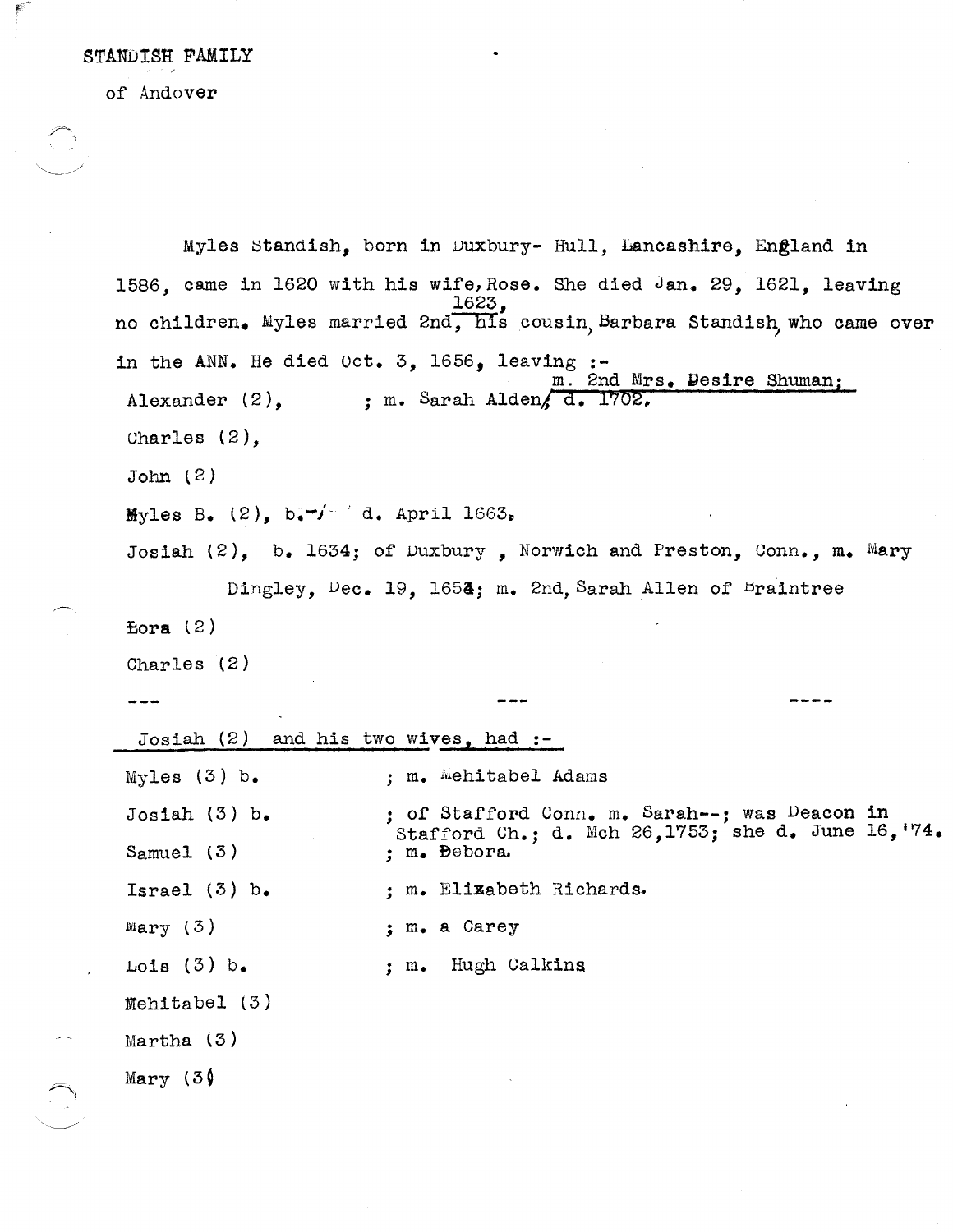The STANDISH FAMILY

of *findover* 

Josiah (3) Standish ( Josiah l2) and wife Sarah, **had:**   $Eleazer (4)$ Mehitabel (4)  $J$ ------  $(4)$ Sarah (4) , • m. a Heed ; m. a Howard Hannah (4) b. 1706; m. Nov. 3. 1724 Wathan Foster, born in Ipswich May 17, 1700; he died May 26, 1753 at Stafford, Conn. She was dead before that. They had : Eunice  $(5)$ , b. Feb. 29, 1734; m. Elijah Parish, a farmer, b. in Canterbury, Conn.,lived in Lebanon and Windham; she d. Dec.13.1799; buried in West Yard. ANDOVER. Elijah (6)  $Parsh$ , b. Nov. 7, 1762; Rev; m. Mary Hale. dau. of Deacon Joseph Hale, b.1767;d. may 30.183 1 tle was at Dartmouth, 1785; preached 40 years in Byfield, Mass. Lived a while in West Parish, Andover,and had home there for his mother, where she died. Philomela(6) b ; m. Stephen Thurston; had: ---Ariel Standish Thurston(7), **ir.--- ;** Elmira,N. Y Asa (8) b. 1769; d. Feb. 20, 1772 Ariel (6), b. 1764; d.May 20, 1794; Rev.; of Manchester See following page for inscription of stone in West Parish Church Yard over grave of Eunice  $(5)$ .

**-2-**